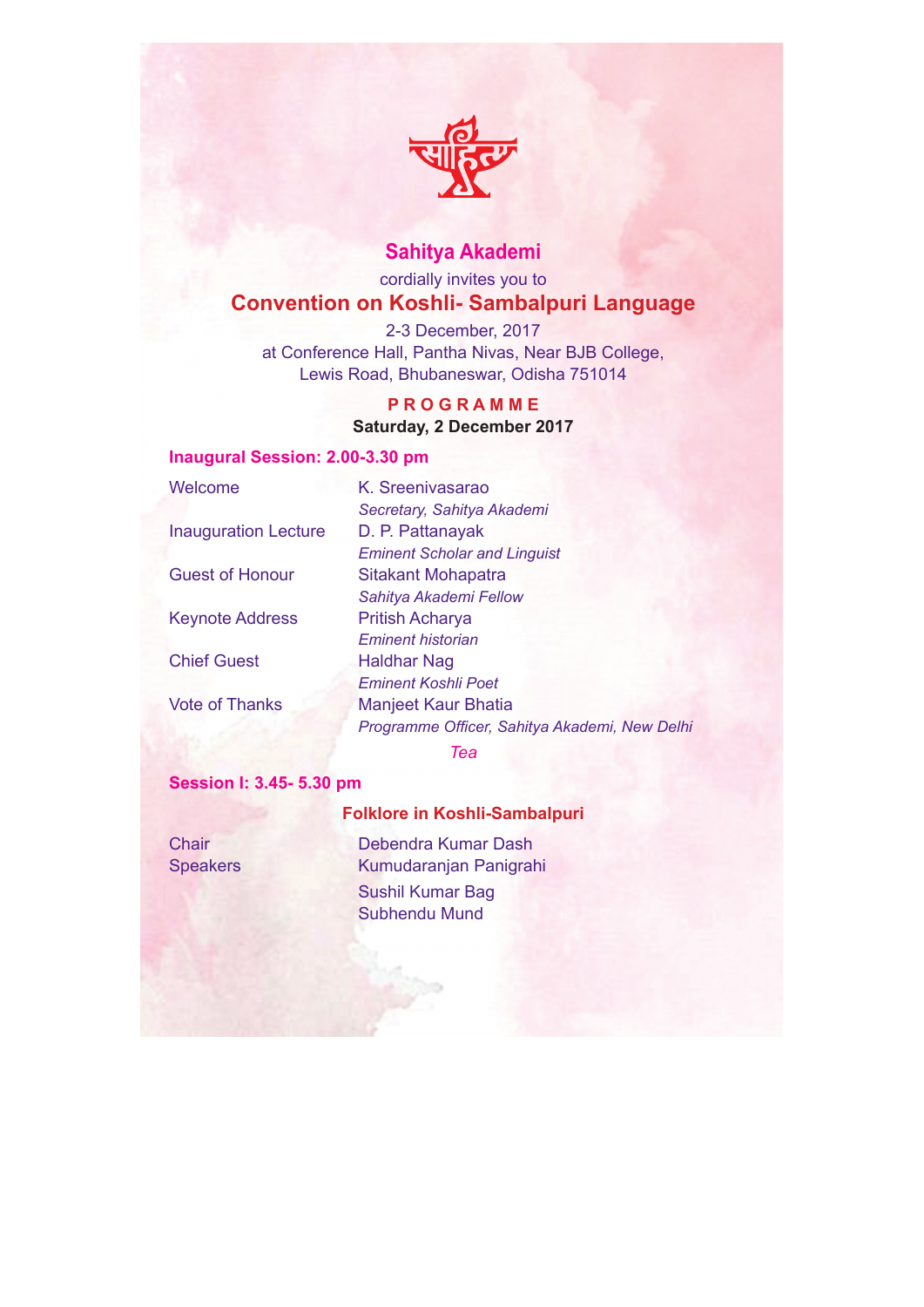## **Sunday, 3 December 2017**

## **Session II: 10.00-11.30 am**

## **Diverse Dimensions of Koshli-Sambalpuri Literature**

**Chair** Santosh Kumar Rath Speakers Debendra Kumar Das Kesha Ranjan Pradhan Prabhat Nalini Deep

*Tea*

## **Session III: 11.45 am-1.30 pm**

### **Koshli-Sambalpuri : Linguistic Study**

Chair Jyotsna Biswal Rout Speakers Subrat Kumar Prusty Pitambar Behera Debasis Jethi Manjit Keshari Nayak

*Lunch*

## **Session IV: 2.30 - 4.00 pm**

#### **Cultural Aspects of Evolving Koshli-Sambalpuri Society**

Chair D. P. Pattanayak Speakers Gangadhara Das Dwarikanath Nayak Jyotsna Biswal Rout Abhaya Kumar Padhi

*Tea*

## **Session V: 4.15 to 5.30 pm**

### **Koshli-Sambalpuri : Towards Modernization**

Chair Abhaya Kumar Padhi Speakers Ananta Kishore Jena Ramesh Malik Manindra Kumar Meher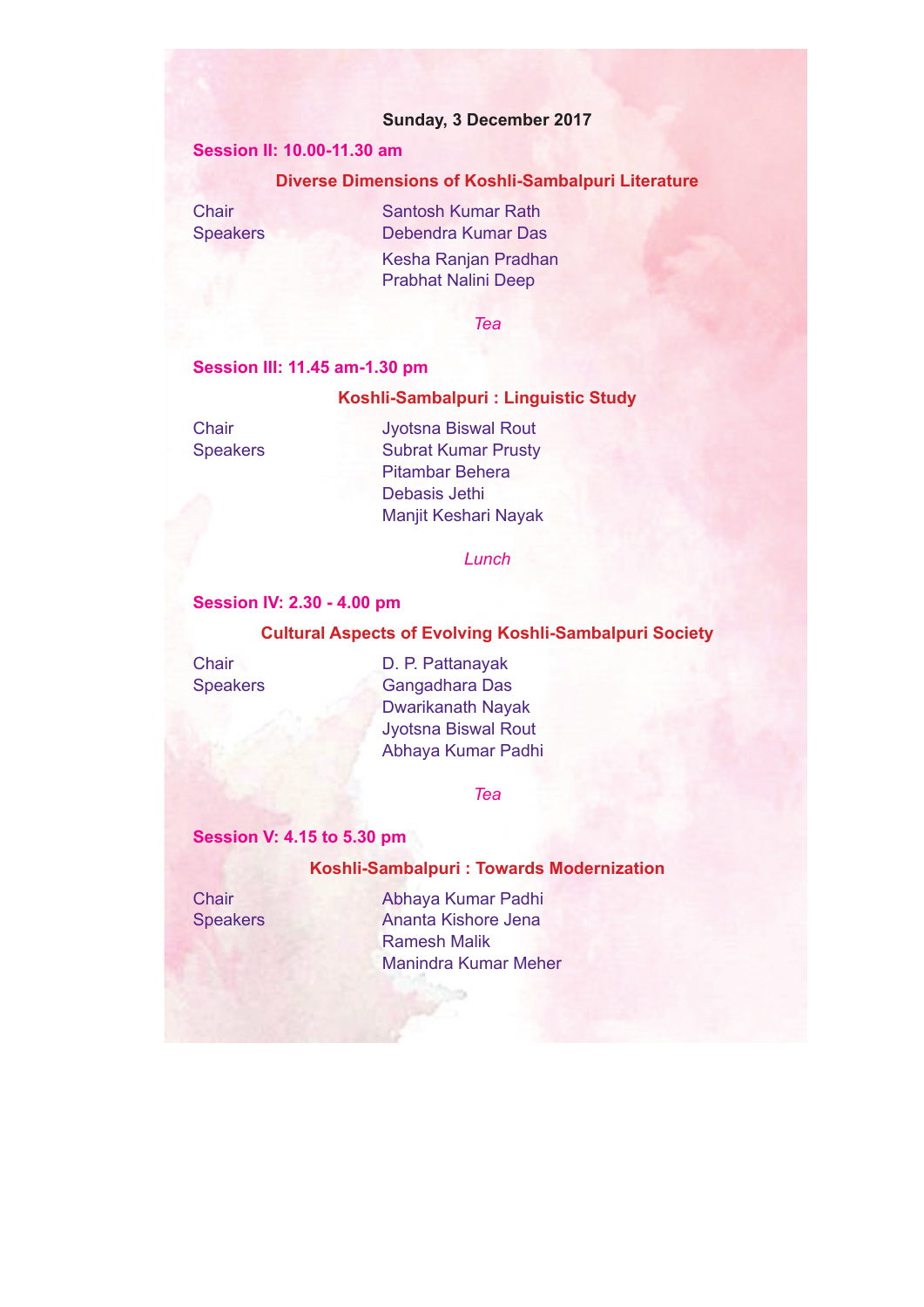

# ସାହିତ୍ୟ ଅକାଦେମି

ଆପଣଙ୍କୁ

# କୋଶଲି- ସମ୍ବୁଲପୁରୀ ଭାଷା ସଜ୍ଜିଳନୀ

କାର୍ଯ୍ୟକ୍ରମକୁ ସାଦର ଆମନ୍ତ୍ରଣ ଜଣାଉଛି ୨-୩ ଡିସେମ୍ବର ୨୦୧୭ ସଜ୍ଜିଳନୀ କକ୍ଷ, ପାତ୍ତନିବାସ ବିଜେବି କଲେଜ ନିକଟ, ଲୁଇସ୍ ରୋଡ୍, ଭୁବନେଶ୍ୱର- ୭୫୧୦୧୪

କାର୍ଯ୍ୟସୂଚୀ

ଶନିବାର, ୨ ଡିସେମ୍ବର ୨୦୧୭

## ଉଦ୍ଘାଟନୀ ଅଧିବେଶନ: ଅପରାହ୍ଣ ୨ଟାରୁ ୩.୩୦

| ସ୍ନାଗତ           | କେ. ଶ୍ରୀନିବାସରାଓ                             |
|------------------|----------------------------------------------|
|                  | ସଚିବ, ସାହିତ୍ୟ ଅକାଦେମି, କୋଲ୍କାତା              |
| ଉଦ୍ଘାଟନୀ ବକ୍ତବ୍ୟ | ଦେବୀପ୍ରସନ୍ନ ପଟ୍ଟନାୟକ                         |
|                  | ବିଶିଷ୍ଟ ଭାଷାବିତ୍                             |
| ସମ୍ମାନନୀୟ ଅତିଥି  | ସୀତାକାନ୍ତ ମହାପାତ୍                            |
|                  | ମହଉର ସଦସ୍ୟ, ସାହିତ୍ୟ ଅକାଦେମି                  |
| ମୂଳ ଭାଷଣ         | ପ୍ରୀତୀଶ ଆଚାର୍ଯ୍ୟ                             |
|                  | ବିଶିଷ୍ଟ ଐତିହାସିକ                             |
| ମୁଖ୍ୟଅତିଥି       | ହଳଧର ନାଗ                                     |
|                  | ବିଶିଷ୍ଟ ଲୋକ କବି                              |
| ଧନ୍ୟବାଦ          | ମନଜୀତ୍ କୌର ଭାଟିଆ                             |
|                  | କାର୍ଯ୍ୟକ୍ମ ଅଧିକାରୀ, ସାହିତ୍ୟ ଅକାବେମି, ନୂଆଦିଲୁ |
|                  |                                              |

ତା ବିରତି

ପ୍ରଥମ ଅଧିବେଶନ: ଅପରାହ୍ଣ ୩.୪୫ରୁ ୫.୩୦

କୋଶଲି-ସମ୍ବଲପୁରୀ ଲୋକସାହିତ୍ୟ

ସଭାମୁଖ୍ୟ ଆଲୋଚକ ଦେବେନ୍ଦ୍ର କୁମାର ଦାସ କୁମୁଦ ରଞ୍ଜନ ପାଣିଗ୍ରାହୀ ସୁଶୀଳ କୁମାର ବାଗ ଶୁଭେନ୍ଦୁ ମୁକ୍ତ